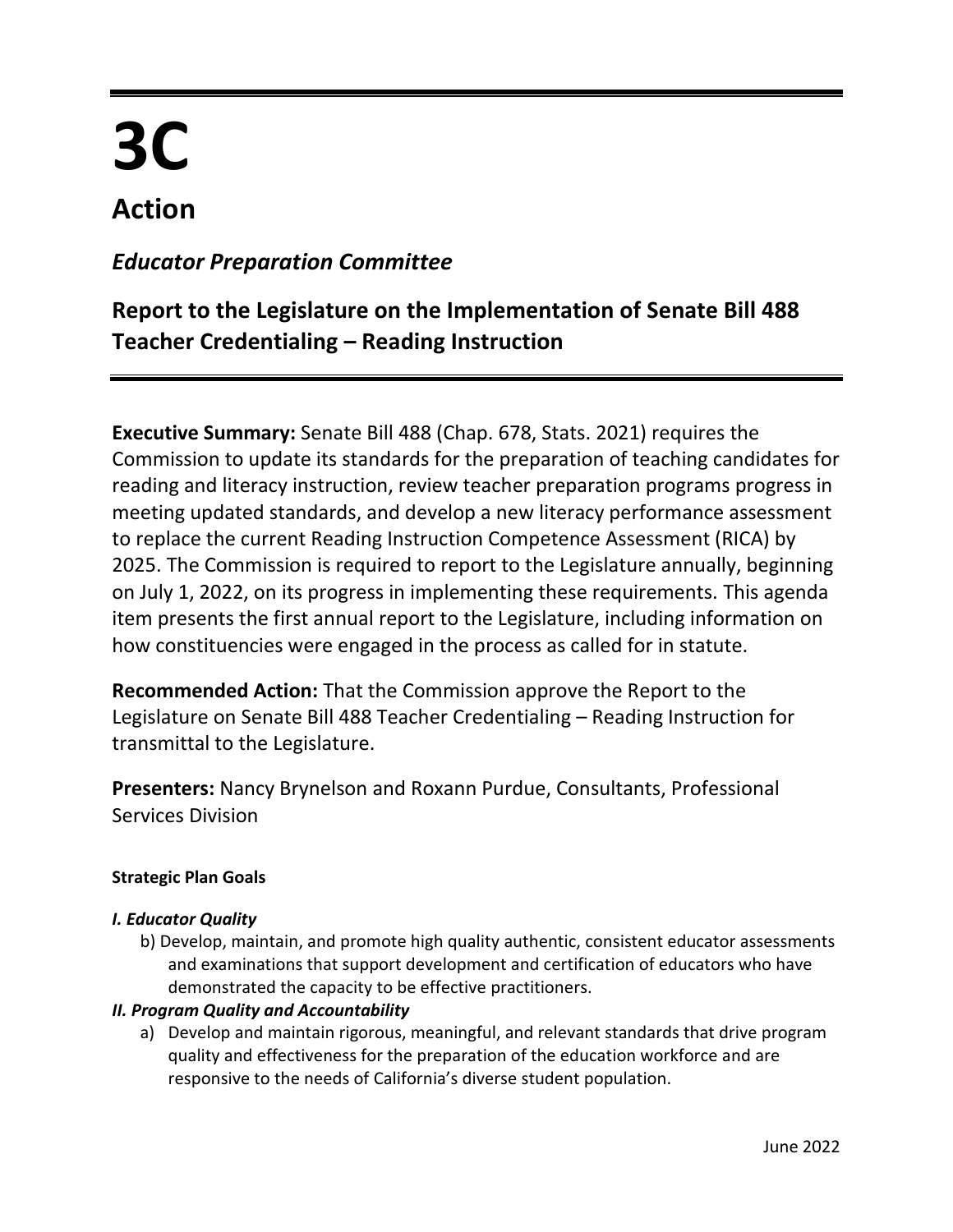# **Report to the Legislature on the Implementation of Senate Bill 488 Teacher Credentialing – Reading Instruction**

#### **Introduction**

Senate Bill [488 \(Chap. 678, Stats. 2021\)](https://leginfo.legislature.ca.gov/faces/billTextClient.xhtml?bill_id=202120220SB488) requires the Commission on Teacher Credentialing (Commission) to update its standards for the preparation of teaching candidates for reading and literacy instruction, review teacher preparation programs progress in meeting updated standards, and develop a new literacy performance assessment to replace the current Reading Instruction Competence Assessment (RICA) by 2025. Education Code (EC)  $\frac{644320.3(c)}{c}$  requires the Commission to report to the Legislature annually, beginning on July 1, 2022, on its progress in implementing these requirements. This agenda item presents the first annual report to the Legislature, including information on how constituencies were engaged in the process as called for in statute.

#### **Background**

Senate Bill (SB) 488 amended Education Code sections [44283](https://leginfo.legislature.ca.gov/faces/codes_displaySection.xhtml?sectionNum=44283&lawCode=EDC) and [44283.2](https://leginfo.legislature.ca.gov/faces/codes_displaySection.xhtml?sectionNum=44283.2&lawCode=EDC) and added [Education](https://leginfo.legislature.ca.gov/faces/codes_displaySection.xhtml?sectionNum=44259.&lawCode=EDC)  [Code 44259 \(b\)\(4\)\(A\) and \(B\)](https://leginfo.legislature.ca.gov/faces/codes_displaySection.xhtml?sectionNum=44259.&lawCode=EDC) to require the Commission to complete a series of actions related to literacy instruction. These sections of statute specify that the study of effective means of teaching literacy and evidence-based means of teaching foundational reading skills are included as part of the minimum requirements for a Multiple Subject credential, Single Subject credential in English and Education Specialist credentials and requires that the Commission's standards and Teaching Performance Expectations (TPEs) be in alignment with the current State Board of Education adopted *[English Language Arts/English Language Development Framework](https://www.cde.ca.gov/ci/rl/cf/elaeldfrmwrksbeadopted.asp)* and incorporate the *[California Dyslexia Guidelines.](https://www.cde.ca.gov/sp/se/ac/documents/cadyslexiaguidelines.PDF)* Additionally, certification of these credential programs is required by the Commission following the implementation of the new standards and TPEs. The law also requires the development of a reading and literacy performance assessment and requires the Commission to certify that all programs meet the Commission's requirements pursuant to the provisions of SB 488.

#### **Staff Recommendation**

That the Commission approve the Report to the Legislature on the Implementation of Senate Bill 488 Teacher Credentialing – Reading Instruction for transmittal to the Legislature.

#### **Next Steps**

If approved, Commission staff will transmit the report included in this agenda item to the Legislature as mandated by SB 488 and continue with the activities outlined in the report.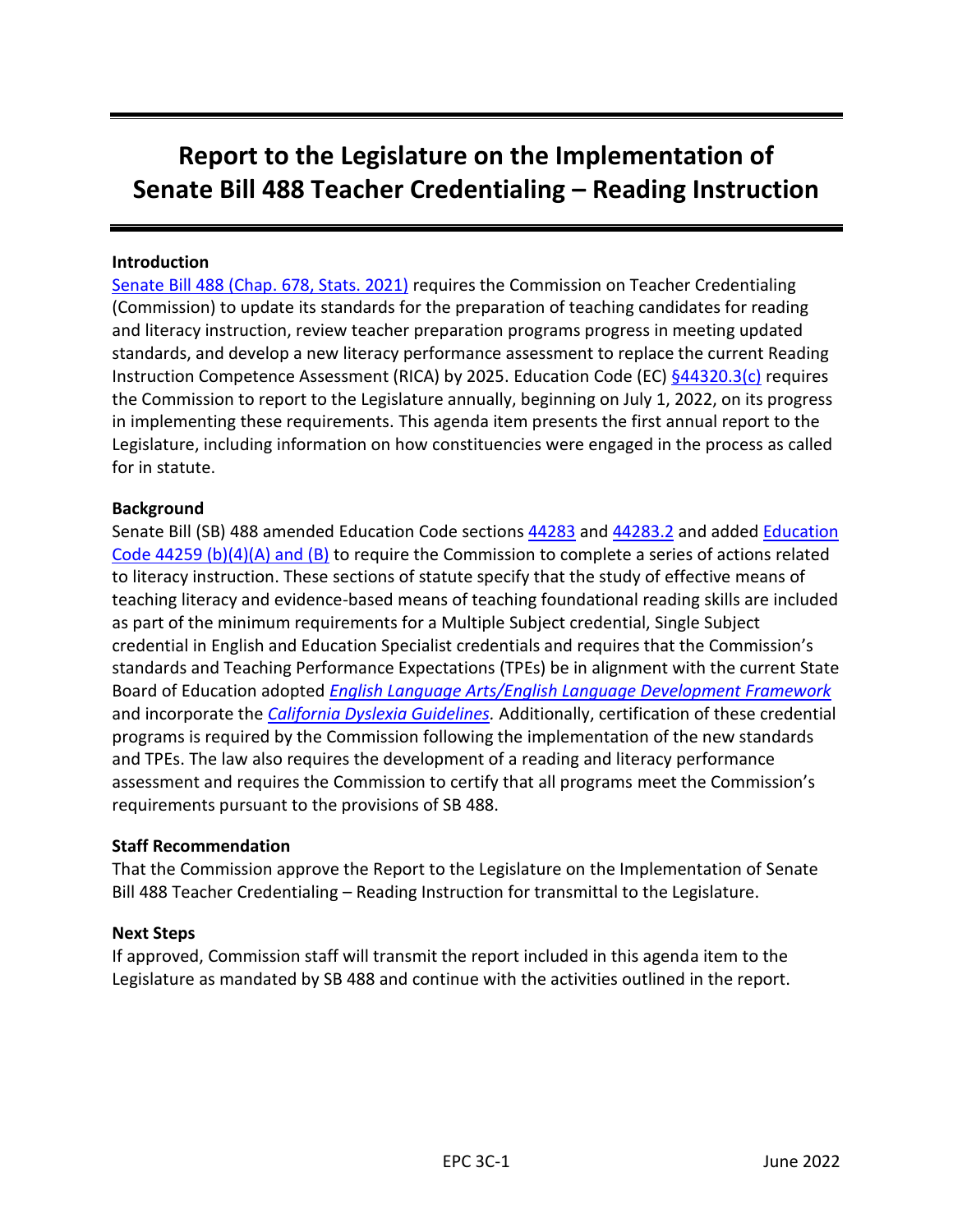## **Report to the Legislature on the Implementation of Senate Bill 488 Teacher Credentialing – Reading Instruction**

#### **Introduction**

Education Code (EC)  $\frac{644320.3(c)}{c}$  requires the Commission on Teacher Credentialing (Commission) to report to the Legislature annually, beginning July 1, 2022, regarding its progress in meeting the requirements of this section of statute along with Sections [44259.6](https://leginfo.legislature.ca.gov/faces/codes_displaySection.xhtml?sectionNum=44259.6.&lawCode=EDC) and [44259.7,](https://leginfo.legislature.ca.gov/faces/codes_displaySection.xhtml?sectionNum=44259.7.&lawCode=EDC) including how stakeholders were engaged in the process.

Following the passage of [SB 488 \(Chap. 678, Stats. 2021\),](file:///C:/Users/rpurdue/Downloads/20210SB488_94.pdf) Education Codes [44283](https://leginfo.legislature.ca.gov/faces/codes_displaySection.xhtml?sectionNum=44283.&lawCode=EDC) and [44283.2](https://leginfo.legislature.ca.gov/faces/codes_displaySection.xhtml?sectionNum=44283.2.&lawCode=EDC) were amended and Education Code [44259](https://leginfo.legislature.ca.gov/faces/codes_displaySection.xhtml?sectionNum=44259.&lawCode=EDC) (b) (4) (A) and (B) were added to require the Commission to complete a series of actions related to literacy instruction. These sections of statute require that the study of effective means of teaching literacy and evidence-based means of teaching foundational reading skills be included as a minimum requirement for Multiple Subject, Single Subject in English, and Education Specialist teaching credentials. It further requires that Commission standards and Teaching Performance Expectations (TPEs) align with the *[English Language Arts/English Language Development](https://www.cde.ca.gov/ci/rl/cf/elaeldfrmwrksbeadopted.asp) Framework: Kindergarten [Through Grade Twelve](https://www.cde.ca.gov/ci/rl/cf/elaeldfrmwrksbeadopted.asp)* (*ELA/ELD Framework*) adopted by the State Board of Education and incorporate the *[California Dyslexia Guidelines](https://www.cde.ca.gov/sp/se/ac/documents/cadyslexiaguidelines.pdf)*.

#### **Background**

Current law requires individuals seeking to obtain a teaching credential in California to fulfill several requirements. For those seeking a Multiple Subject (elementary) or an Education Specialist (special education) credential, candidates must pass the Reading Instruction Competence Assessment (RICA) to obtain a preliminary teaching credential. Established in 1996, the RICA was one part of a broader set of policies known collectively as the California Reading Initiative (CRI). The Commission implemented the RICA requirement in 1998 for Multiple Subject credential candidates and in 2000 for Education Specialist credential candidates.

Since the enactment of the RICA statute 25 years ago, the *K-12 ELA/ELD Framework* was updated significantly and adopted by the State Board of Education. These updates impact candidate assessment and preparation to teach reading and develop literacy including for students identified as English learners. Additionally, the *California Dyslexia Guidelines* were published to address teaching reading to students with dyslexia. To meet the needs of all California students, it is necessary to update the program standards and performance expectations for teacher preparation with respect to reading and literacy instruction, as well as corresponding candidate assessments.

#### **Primary Requirements Established by [Senate Bill 488](https://leginfo.legislature.ca.gov/faces/billCompareClient.xhtml?bill_id=202120220SB488&showamends=false)**

The primary requirements established by Senate Bill 488 (Rubio) include but are not limited to:

a. By September 1, 2022, the Commission will ensure that all the requirements regarding the content of teacher preparation in literacy instruction in EC 44259 (b) (4)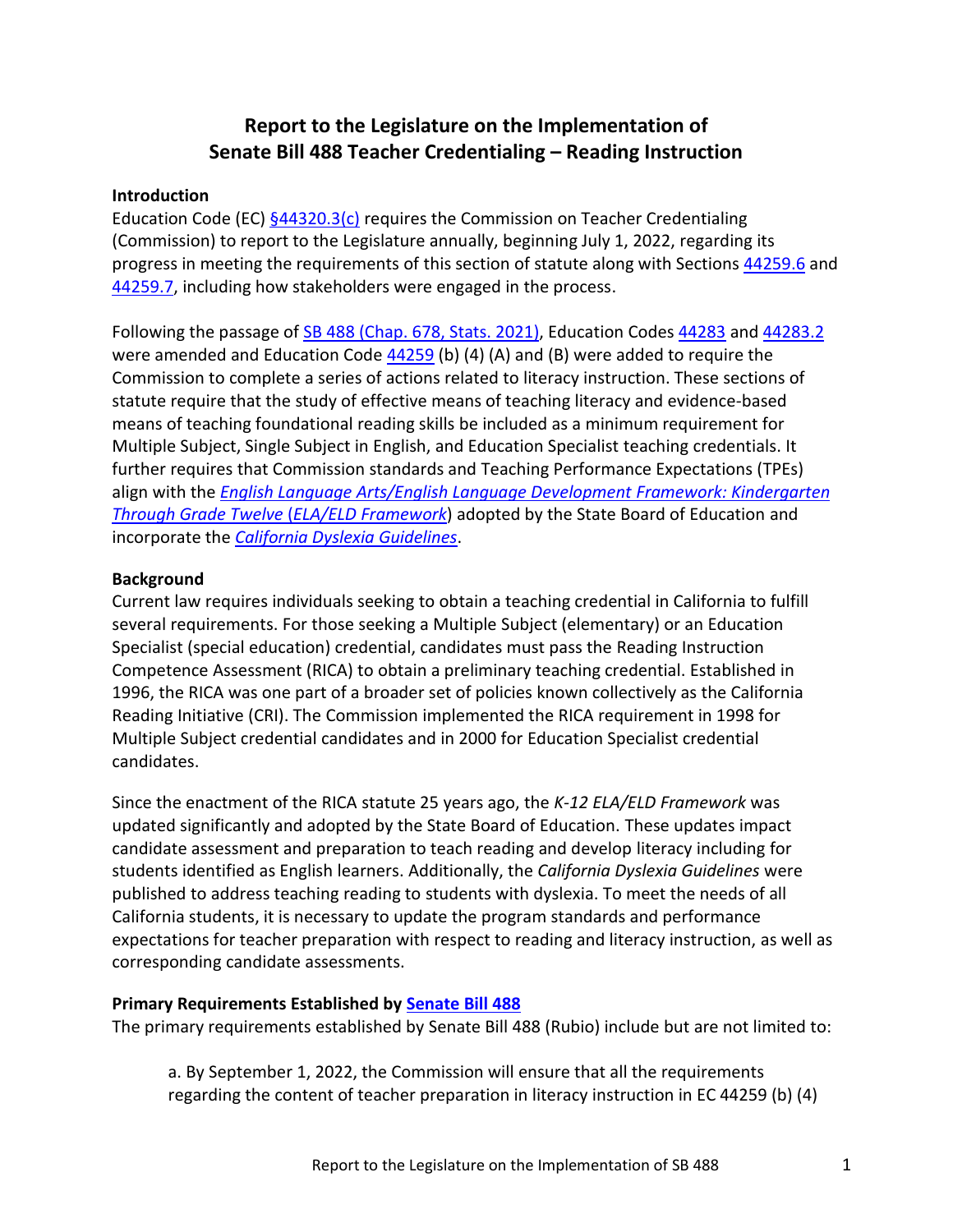(A) and (B) are included in the standards of program quality and effectiveness for the preliminary Multiple Subject, Education Specialist, and Single Subject English Language Arts credentials. Comprehensive reading instruction must be research based and include the study of organized, systematic, explicit skills including phonemic awareness, direct, systematic, explicit phonics, and decoding skills. Additionally, a strong literature, language, and comprehension component with a balance of oral and written language must be included among other requirements noted in this section of statute. Although not required to be assessed by the new performance assessment for literacy instruction, Single Subject programs for English Language Arts are required to address the standards related to literacy instruction in coursework.

b. By September 1, 2024, Commission standards and Teaching Performance Expectations (TPEs) for preliminary Multiple subject, Single Subject English Language Arts, and Education Specialist programs (except for Early Childhood Special Education) must include satisfactory completion of research-based comprehensive reading instruction; direct, systematic, explicit phonics; all of the requirements of existing law for the content of teacher preparation in literacy instruction, including those added by this measure, such as incorporation of the *California Dyslexia Guidelines*; and for Multiple Subject credentials and Education Specialist the study of integrated methods of teaching language arts.

c. By July 1, 2025, the Commission must develop and implement a literacy instruction performance assessment that assesses all Multiple Subject and Education Specialist candidates for competence in effective means of teaching literacy, including but not limited to evidence-based methods of teaching foundational reading skills. This assessment must be aligned to the *ELA/ELD Framework*, Program Standards of quality and effectiveness, and the TPEs.

d. Before requiring successful passage of the performance assessment, the Commission must certify that the teacher education programs approved by the Commission pursuant to Section [44227](https://leginfo.legislature.ca.gov/faces/codes_displaySection.xhtml?sectionNum=44227.&lawCode=EDC) offer instruction in the knowledge, skills, and abilities required by the assessment.

After a thorough review of the implementation timeline of SB 488, Commission staff determined that by incorporating the requirements set forth by SB 488 for both the September 1, 2022, and September 1, 2024, deadlines, the Commission would only need to draft standards and revise TPEs once. Moreover, this approach would also provide a two-year implementation window for all Commission-approved programs such that they can engage in their institutional curriculum review processes and would streamline the work to be accomplished by both Commission and local credential program staff.

#### **SB 488 Literacy Workgroup**

In order to carry out the provisions of SB 488, the Commission's Executive Director appointed a workgroup composed of a broad base of constituent and literacy experts to assist and advise the Commission staff in this work. Over 60 individuals applied to be members of the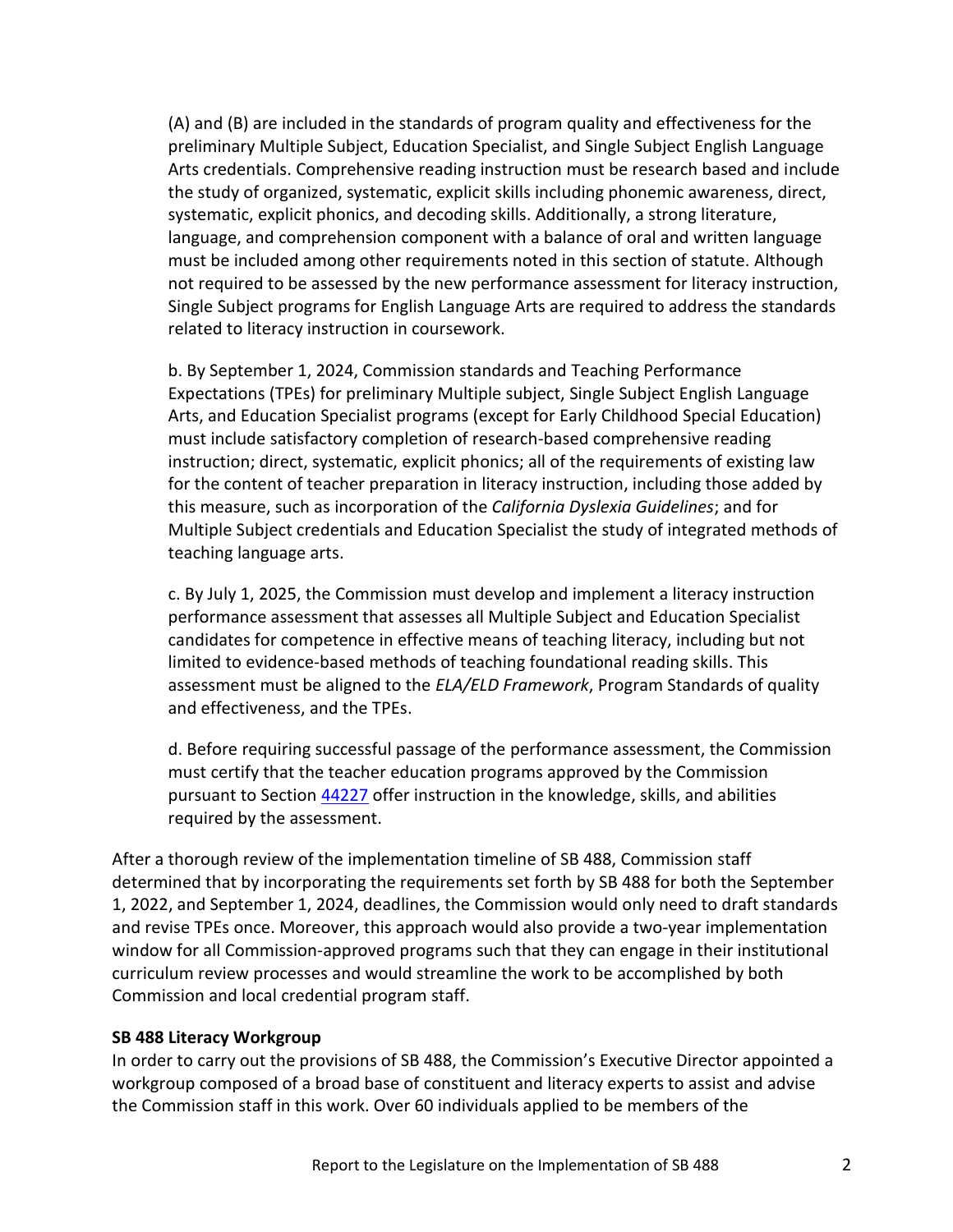workgroup, and a total of 27 members and two liaisons were appointed. The list of workgroup members is available in [Appendix A.](#page-6-0) The membership includes university and college faculty and researchers, school district administrators, classroom teachers, and policy advocates with diverse backgrounds. The workgroup's charge was to collaboratively review the Commission's adopted Educator Preparation Program Standards and related Literacy TPEs and make recommendations to Commission staff for additions and revisions for consideration by the Commission in accordance with SB 488. The anticipated outcomes from the workgroup are recommendations to Commission staff regarding needed updates to Program Standards and TPEs in response to SB 488 for Multiple Subject, Single Subject, ECE PK-3 Specialist, and Education Specialist preliminary credential candidates.

On Tuesday May 10, 2022, the first Literacy Workgroup meeting was held to discuss [SB 488](https://gcc02.safelinks.protection.outlook.com/?url=https%3A%2F%2Fctc.us8.list-manage.com%2Ftrack%2Fclick%3Fu%3D3b1ee2685eeb45f5a7a88b555%26id%3D1004b96060%26e%3D04a58a05c1&data=05%7C01%7Cliteracy%40ctc.ca.gov%7C6b6ec194530b4bee9b4c08da339086ff%7C78276a93cafd497081b54e5074e42910%7C0%7C0%7C637878993085742528%7CUnknown%7CTWFpbGZsb3d8eyJWIjoiMC4wLjAwMDAiLCJQIjoiV2luMzIiLCJBTiI6Ik1haWwiLCJXVCI6Mn0%3D%7C3000%7C%7C%7C&sdata=OsIEULa1%2Btwh8VrWkj%2Fc%2FWQ5mFhUhYqZj5RYXssq7Yw%3D&reserved=0) and provide input on draft literacy standards for educator preparation programs. Future workgroup meeting dates are provided below. The next meeting will provide an opportunity for workgroup members to share additional input on revised language for the draft literacy program standards, and review and provide input on draft literacy TPEs.

| Tuesday   | June 21, 2022      | $9a.m. - 4p.m.$   |
|-----------|--------------------|-------------------|
| Tuesday   | July 12, 2022      | $9 a.m. - 4 p.m.$ |
| ' Tuesday | September 13, 2022 | $9 a.m. - 4 p.m.$ |

#### **Future Workgroup Meeting Dates**

#### **Updating Reading and Literacy Methods Courses in Teacher Preparation Programs**

Once the Program Standards and TPEs are adopted, the Commission anticipates communicating these requirements to all relevant educator preparation programs in the state. A technical assistance plan will be developed that ensures that all programs understand the new Standards and TPEs and the timeline for compliance. Additionally, staff will develop the certification process for preparation programs as required by SB 488. Certification is expected to occur during the 2024-25 academic year in advance of all institutions beginning full implementation of the performance assessment. Required program documentation, including course descriptions and syllabi, among other evidence, will be determined in advance of this timeline. The ongoing accreditation process will be reviewed and revised as needed to ensure that the Standards and TPEs are examined thoroughly throughout the accreditation cycle.

#### **Draft Resource Guide for Teacher Preparation Programs**

Commission staff are developing a "[Resource Guide on Preparing Teachers for Effective Literacy](https://drive.google.com/file/d/1Q-kJCinQ_xFkwEJllacckLR9DTEGrCDQ/view?usp=sharing)  [Instruction](https://drive.google.com/file/d/1Q-kJCinQ_xFkwEJllacckLR9DTEGrCDQ/view?usp=sharing)" to support teacher preparation programs as they update reading and literacy coursework in response to updated standards and TPEs once they are adopted by the Commission. The guide provides an in-depth overview of the literacy related standards, frameworks, and guidebooks adopted by the State Board of Education and the California Department of Education related to literacy and language development.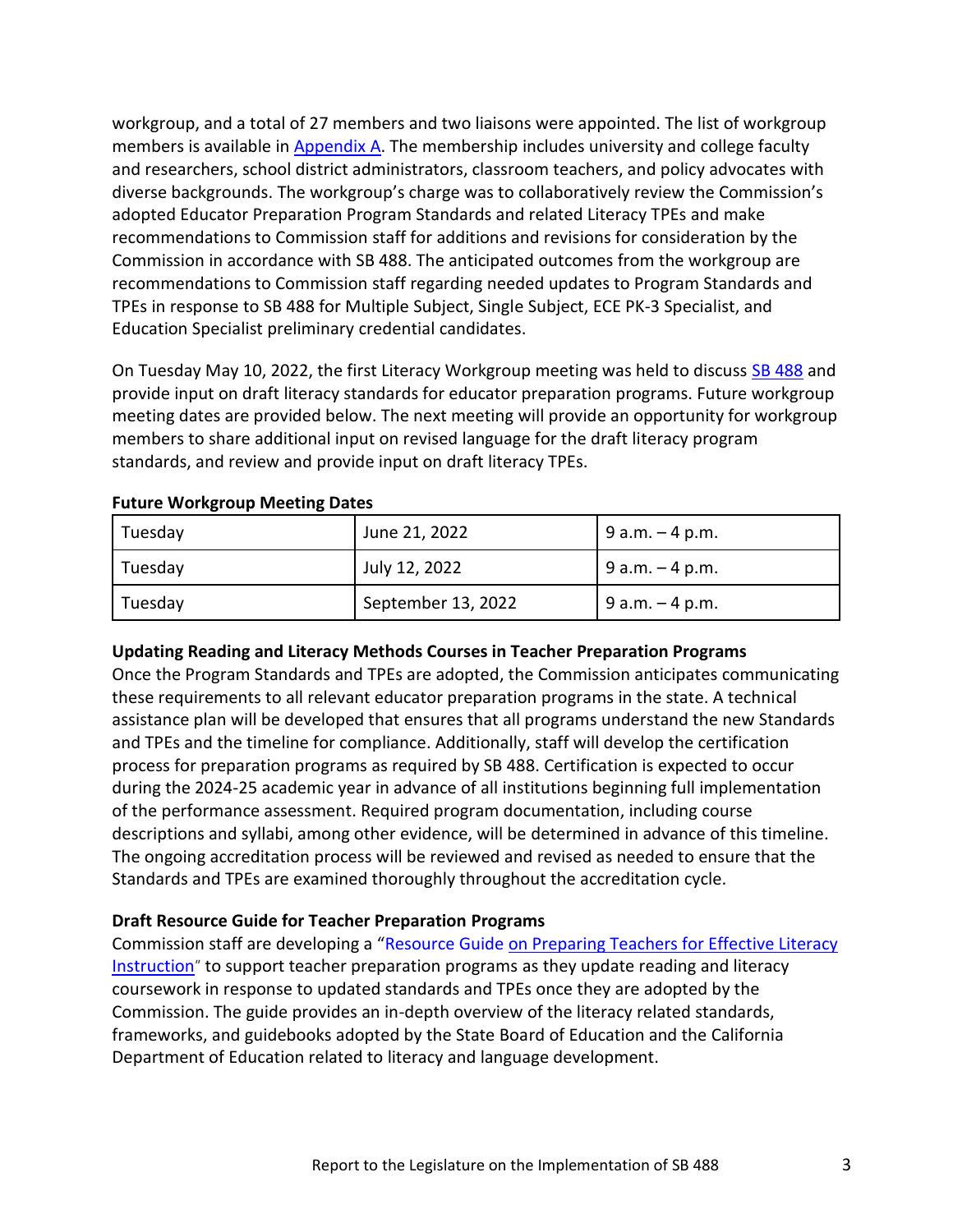A draft of the resource guide (March 24, 2022) was posted on the Commission website with a survey inviting constituents to offer specific feedback by April 15, 2022. Forty-two (42) individuals responded, representing higher education faculty members, literacy researchers, policy advocates, K-12 practitioners, and others. Commission staff reviewed all responses and incorporated suggested content as appropriate. Revisions clarified the role of classroom teachers and specialists in the diagnosis of dyslexia, offered more specific guidance on integrated and designated ELD, expanded the support for biliteracy and multilingualism, and incorporated guidance for prekindergarten children as well as adolescents.

The resource guide will continue to be updated throughout the implementation of the SB 488 requirements.

#### **New Dedicated Literacy Email and Listserv**

A new dedicated mailbox for literacy questions related to SB 488 and the workgroup is available at [literacy@ctc.ca.gov.](mailto:literacy@ctc.ca.gov) Additionally, a new Literacy listserv was established to provide updates on upcoming meetings, resources, and other pertinent information related to the workgroup as well as any work of the Professional Services Division (PSD) related to the implementation of Senate Bill 488. Individuals may sign up for the listserv at this link: [https://www.ctc.ca.gov/commission/newsletters/literacy-workgroup-news-email-list](https://gcc02.safelinks.protection.outlook.com/?url=https%3A%2F%2Fctc.us8.list-manage.com%2Ftrack%2Fclick%3Fu%3D3b1ee2685eeb45f5a7a88b555%26id%3D3596850659%26e%3D04a58a05c1&data=05%7C01%7Cliteracy%40ctc.ca.gov%7C6b6ec194530b4bee9b4c08da339086ff%7C78276a93cafd497081b54e5074e42910%7C0%7C0%7C637878993085742528%7CUnknown%7CTWFpbGZsb3d8eyJWIjoiMC4wLjAwMDAiLCJQIjoiV2luMzIiLCJBTiI6Ik1haWwiLCJXVCI6Mn0%3D%7C3000%7C%7C%7C&sdata=xl0OR8N0SxTcGrO7ShWHPpwfv9NXRcZjpqm%2B3Ir2GX0%3D&reserved=0)

#### **Development of the Literacy Performance Assessment**

Once the TPEs are approved, the Commission will begin the development of the performance assessment required by [SB 488.](file:///C:/Users/rbrown/Commission%20on%20Teacher%20Credentialing/Executive%20Team%20-%20Documents/Commission%20Agenda/Agendas/2022/06%20June/UsersrpurdueDownloads20210SB488_94.pdf) A representative Design Team of educators with literacy expertise will be appointed and a technical contractor will be identified. An initial timeline of the development and implementation of the literacy performance assessment follows:

| <b>Contract Year</b> | <b>Overview of Scope of Work</b>           |
|----------------------|--------------------------------------------|
|                      | Begin development of literacy instruction  |
| Year One – 2022-23   | performance assessment; appoint design     |
|                      | team                                       |
|                      | Continued development of literacy          |
| Year Two - 2023-24   | instruction performance assessment - Pilot |
|                      | Test                                       |
|                      | Continued Development of literacy          |
|                      | instruction performance assessment - Field |
| Year Three - 2024-25 | <b>Test and Standard Setting Study</b>     |
|                      | Administration, scoring, reporting, and    |
|                      | maintenance of the literacy instruction    |
|                      | performance assessment                     |
|                      | Administration, scoring, reporting, and    |
| Year Four - 2025-26  | maintenance of the literacy instruction    |
|                      | performance assessment and ongoing         |
|                      | technical assistance.                      |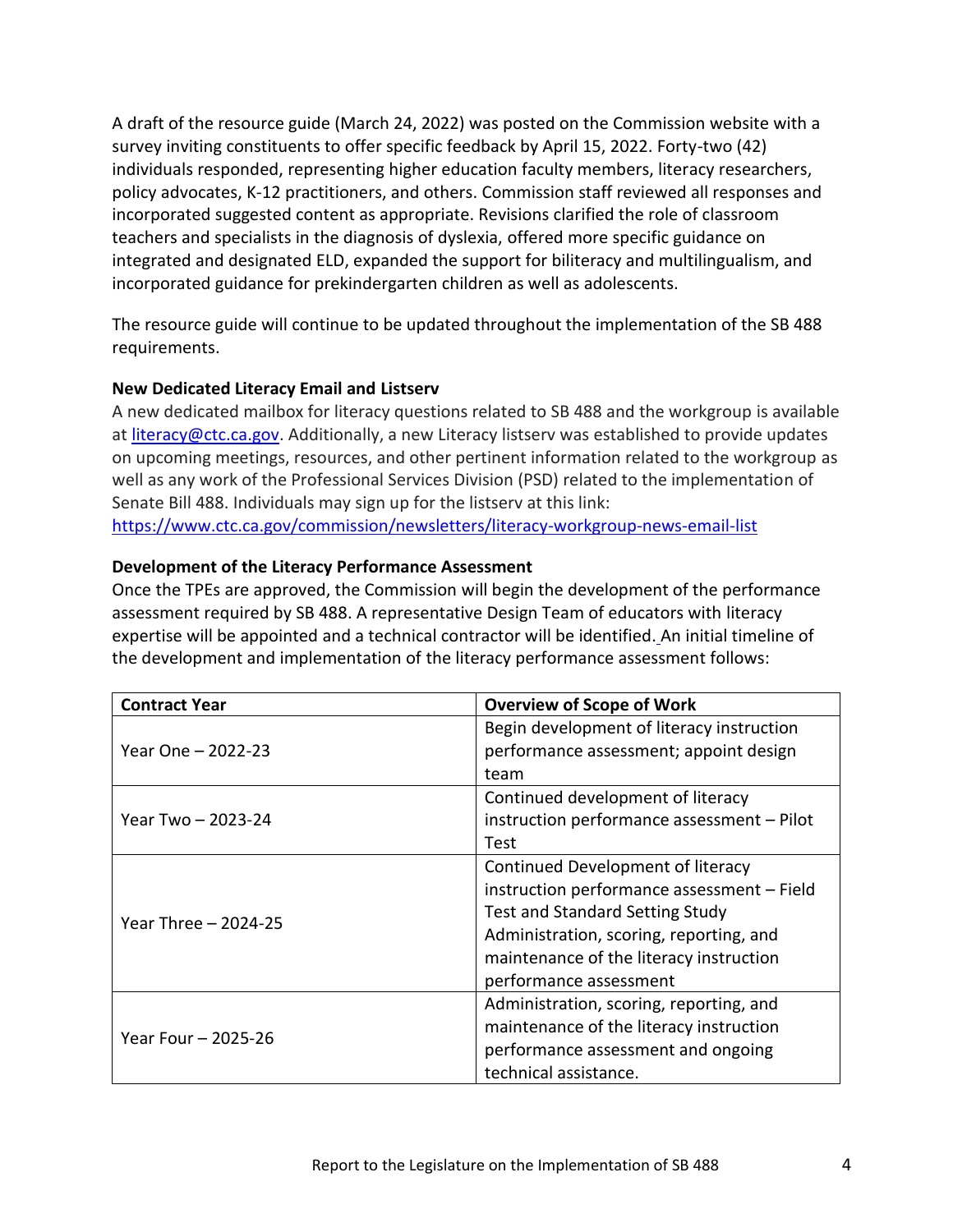#### **Next Steps and Timeline**

Following the June workgroup meeting, Commission staff anticipates conducting a field review of the draft Program Standards and TPEs in late June through July. Following staff analysis of this review, the draft Program Standards and TPEs will be presented to the Commission as an information agenda item at the August Commission meeting. The workgroup will meet again in September to review Commission input and field review survey responses for additional amendments to the draft language. Given the timing of the full field review and Commission meeting dates, the final draft of the Program Standards and TPEs are expected to be presented to the Commission for potential adoption at the October Commission meeting.

<span id="page-6-0"></span>

| <b>Timeframe</b>     | <b>Activity</b>                                                                      |
|----------------------|--------------------------------------------------------------------------------------|
| June 16-17, 2022     | Report to Legislature on Implementation of SB 488 progress                           |
|                      | presented for Commission approval                                                    |
| June 21, 2022        | Second meeting for SB 488 Literacy Workgroup - Review and provide                    |
|                      | input on revised draft literacy standards and draft Literacy TPEs                    |
| July 1, 2022         | Report to the Legislature on Implementation of SB 488 due for                        |
|                      | transmittal to Legislature                                                           |
| Summer 2022          | Draft Literacy Standards and TPEs out for field review                               |
| July 12, 2022        | Reconvene workgroup to review draft ECE/P-3 credential literacy<br>standard and TPEs |
| Summer 2022          | Staff analyze field review feedback and edit standards and TPEs as<br>appropriate    |
|                      | August Commission Meeting - Present revised standards and Literacy                   |
| August 25 - 26, 2022 | TPEs to Commission for information only to gather Commission and                     |
|                      | further public feedback                                                              |
| August-Sept, 2022    | Staff analyze feedback from Commission and public for potential                      |
|                      | edits to standards and TPEs as appropriate                                           |
| Summer/Fall 2022     | Begin Design team work on literacy instruction performance                           |
|                      | assessment                                                                           |
| September 13, 2022   | Reconvene workgroup to review all revised draft standards and TPEs                   |
| October 13-14, 2022  | October Commission Meeting - Potential adoption of draft literacy                    |
|                      | standards and TPEs                                                                   |
| $2022 - 2024$        | Staff provides technical assistance to preparation programs in                       |
|                      | meeting updated literacy standards and TPEs                                          |
| 2024-2025            | Review and certify preparation program compliance with new                           |
|                      | literacy standards and TPEs                                                          |
| July 01, 2025        | New Performance Assessment becomes operational                                       |

#### **Timeline for the Implementation of SB 488**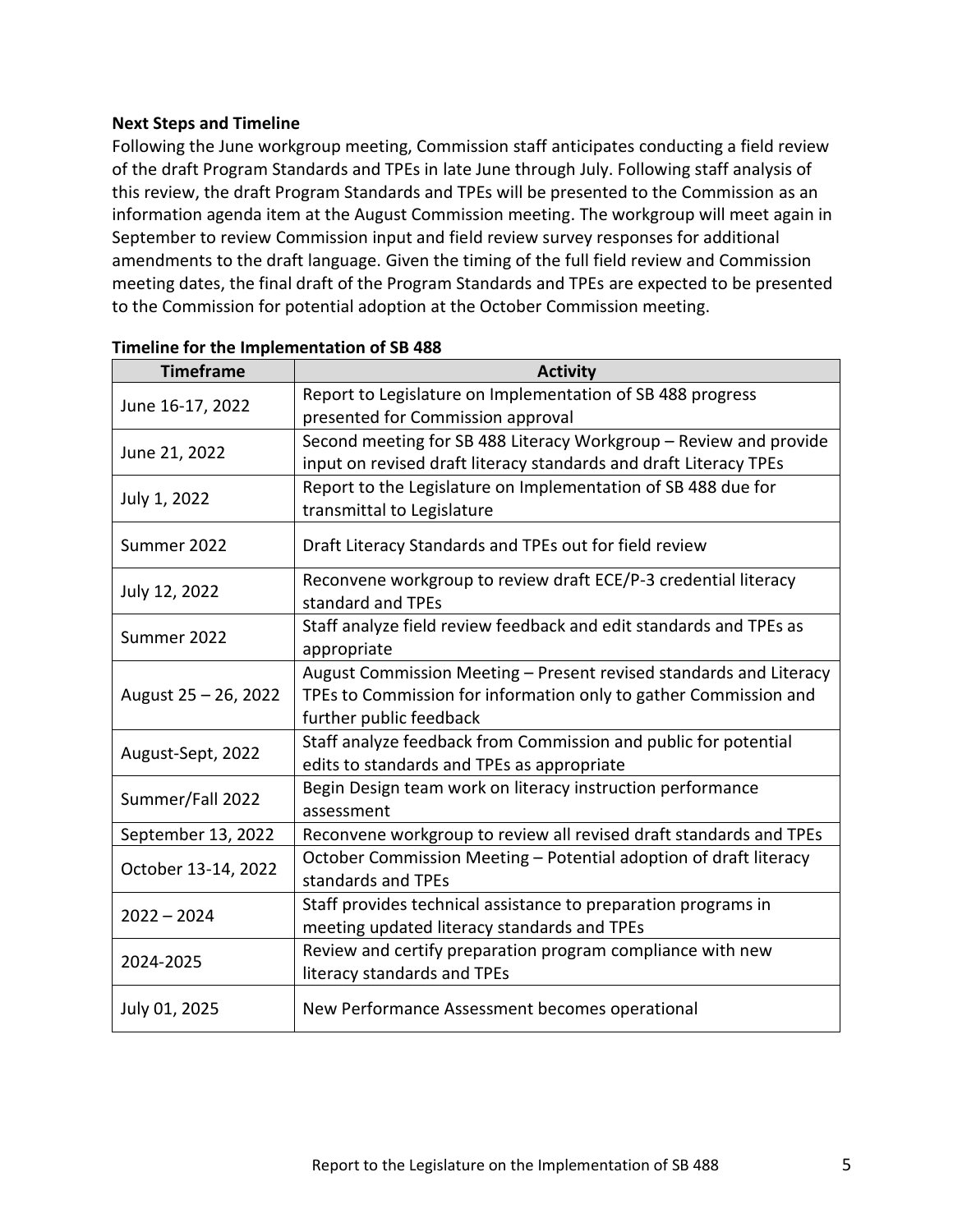### **Appendix A**

#### **Commission on Teacher Credentialing SB 488 Literacy Workgroup**

| <b>Members</b>        |                                                               |  |
|-----------------------|---------------------------------------------------------------|--|
| Clara Amador-Lankster | Professor, National University                                |  |
| Angela Asch           | Educational Policy Analyst, California School Boards          |  |
|                       | Association                                                   |  |
| Jyothi Bathina        | Co-Director, California State University Chancellor's Office, |  |
|                       | Center for the Advancement of Reading and Writing             |  |
| Allison Briceño       | Professor, San José State University                          |  |
| Crystal Buskirk       | Teacher, Roseville Joint Union High School District           |  |
| Nancy Cushen White    | Professor (Retired), University of California, San Francisco  |  |
| Jennifer Diehl        | Coordinator of Supplemental Programs, Berryessa Union         |  |
|                       | <b>School District</b>                                        |  |
| Lucy Edwards          | Director of Continuous Improvement and Academic               |  |
|                       | Support, Napa County Office of Education                      |  |
| George Ellis          | Regional Director, California Reading and Literature Project  |  |
| Sucari Epps           | Credential Program Coordinator, Five Keys Charter School      |  |
|                       | and Programs, Los Angeles                                     |  |
| Tanya Flushman        | Co-Director, California State University, Center for the      |  |
|                       | Advancement of Reading and Writing, and Professor,            |  |
|                       | California Polytechnic State University, San Luis Obispo      |  |
| Young-Suk Kim         | Professor and Senior Associate Dean, University of            |  |
|                       | California, Irvine                                            |  |
| Magaly Lavadenz       | Professor, Loyola Marymount University                        |  |
| Marissa Luna Lopez    | Professor, University of California, Merced                   |  |
| <b>Bonnie Munguia</b> | Director of Curriculum and Instruction, Brawley Union High    |  |
|                       | <b>School District</b>                                        |  |
| Angela Palmieri       | Teacher, Glendale Unified School District                     |  |
| Mandy Redfern         | Teacher, La Cañada Unified School District                    |  |
| <b>Sue Sears</b>      | Professor, California State University, Northridge            |  |
| Rebecca Silverman     | Professor, Stanford University                                |  |
| Mara Shinn Smith      | Senior Program Specialist, Los Angeles County Office of       |  |
|                       | Education                                                     |  |
| Pamela Spycher        | Senior Researcher, WestEd                                     |  |
| <b>Efrain Tovar</b>   | Teacher, Selma Unified School District                        |  |
| Juliet Wahleithner    | Professor, Fresno State University, and Regional Director,    |  |
|                       | <b>California Writing Project</b>                             |  |
| Dale Webster          | Vice President of Language and Literacy, Consortium on        |  |
|                       | Reaching Excellence in Education                              |  |